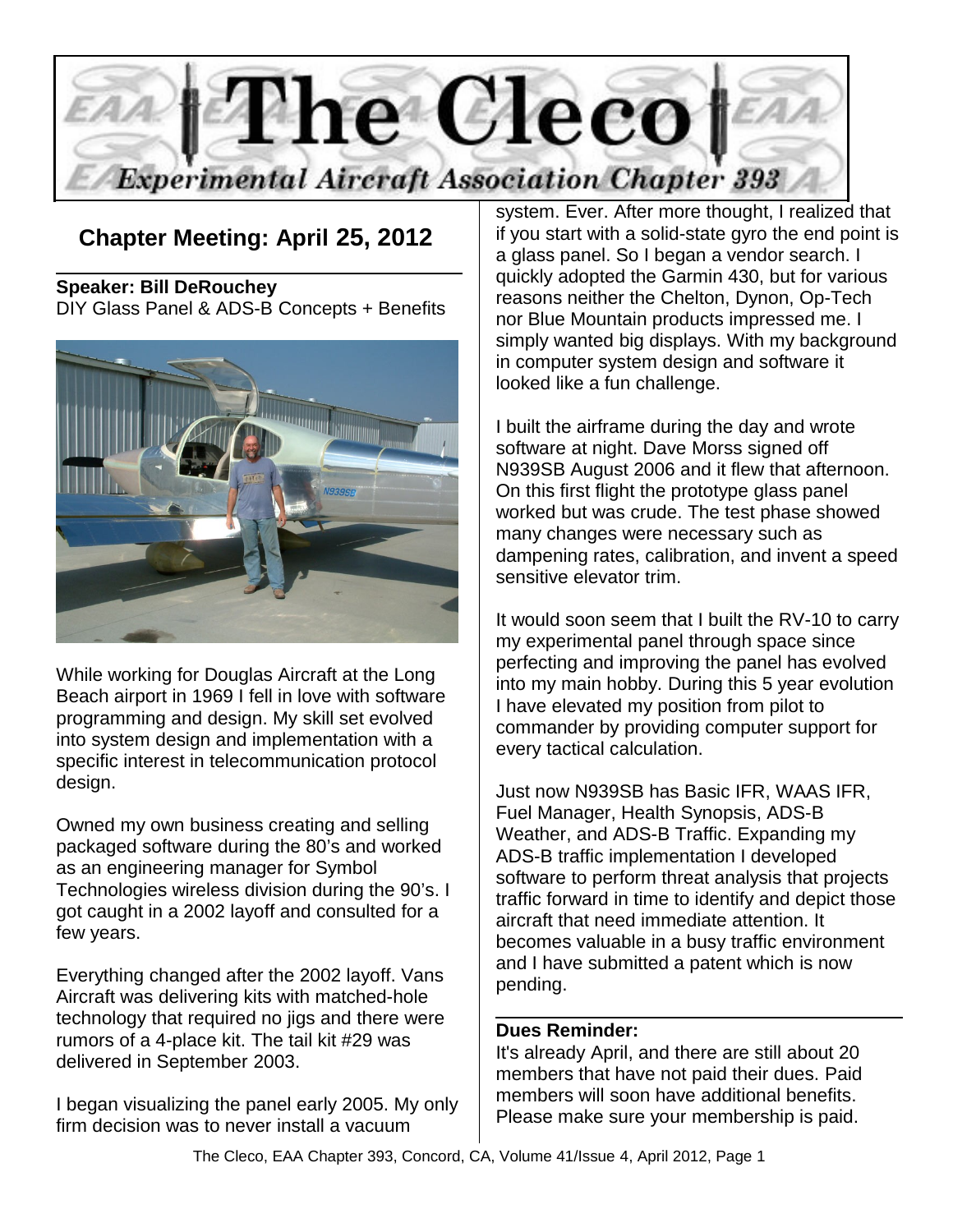### **President's Notes**

by Bill Reining

We have made more progress on the meeting room issue! Let me review significant meetings with the airport management (Keith Freitas and Beth Lee, Bill Reining and Maureen Bell): March 12 – Our challenge to find a more

- affordable meeting place was presented. The airport responded with a pledge to identify candidates to solve our problem. We stressed we needed kitchen facilities.
- March 23 The airport provided four options, including the Terminal Building, the old MDPA Clubhouse, the hangars south of the old MDPA clubhouse, and possible buildings between Sterling and PSA.
- April 5 We informed the airport that both organizations had discussed the options in detail and decided to accept restoration of the MDPA Clubhouse on a shared use basis.

The airport is now going to restore utility services to the building (gas, electricity and water) and repair items that might threaten safe entry and use of the building. They will do so in the next 30 days (from April 5). Only when the building's "infrastructure" is deemed safe will the airport allow us to access the building to begin cleaning, painting and preparing the building for use.

The airport will be able to spend money on the building since it will then be made available for use by any aviation-related club. There will be no charge for use of the building. The airport will control access to the building according to reservations made with the airport office.

Scott Achelis, a licensed contractor and member of both EAA 393 and MDPA, has volunteered to serve as our foreman during our efforts at restoration of the building. It is important, once we get the green light, that all of our time and money be accurately recorded. The reason is related to any exclusive use of part of the building. For example, if we (perhaps MDPA and EAA 393 together) decided we wanted exclusive use of the old office room (for example for food and utensil storage), the airport would

charge us rent, probably around \$100 a month. This rent could be reduced by as much as 50% by the time and money we spend to improve the building. The airport would have to approve our projects, but indicated there would be considerable latitude granted.

Several EAA 393 members took advantage of MDPA's invitation and joined their fly-out to lunch at the Watts-Woodland Country Club on April 7. Eric Schuldt won a credit for \$50 worth of avgas. Harvard Holmes won the demonstration flight in a Sea Ray amphibian light sport aircraft. All-inall it was a fun day!

Lastly, Jack Davi and Renee Robinson are still looking for volunteers to support the April 28 Young Eagles rally. They particularly need Ramp Marshals – the people who wear red vests and escort the kids to and from the airplanes. Please let Jack or Renee know if you can help.

#### **Young Eagles Events** By Renee Robinson

Our first Young Eagles rally of the year is almost here. Since the chapter will be putting up the sign on Concord Blvd. to attract even more attention, I need all the help I can get to make this run smoothly. Please sign-up as a volunteer!

The schedule I have worked out for this year is: April 28 (Girl Scouts), May 12, June 23, August 18, September 15, and October 20 (Sea Cadets)

Thanks, Renee Robinson

### **Donate your old laptop computer!**

We can use a few additional laptop computers for the Young Eagles events. The only software required is a relatively recent web browser, so Windows, Mac, and even Linux is acceptable.

#### **Young Eagles Software** By Kevin Hoos

The Young Eagles database software is getting updated. The new version will be on the training site soon: http://training.eaa393.org

The Cleco, EAA Chapter 393, Concord, CA, Volume 41/Issue 4, April 2012, Page 2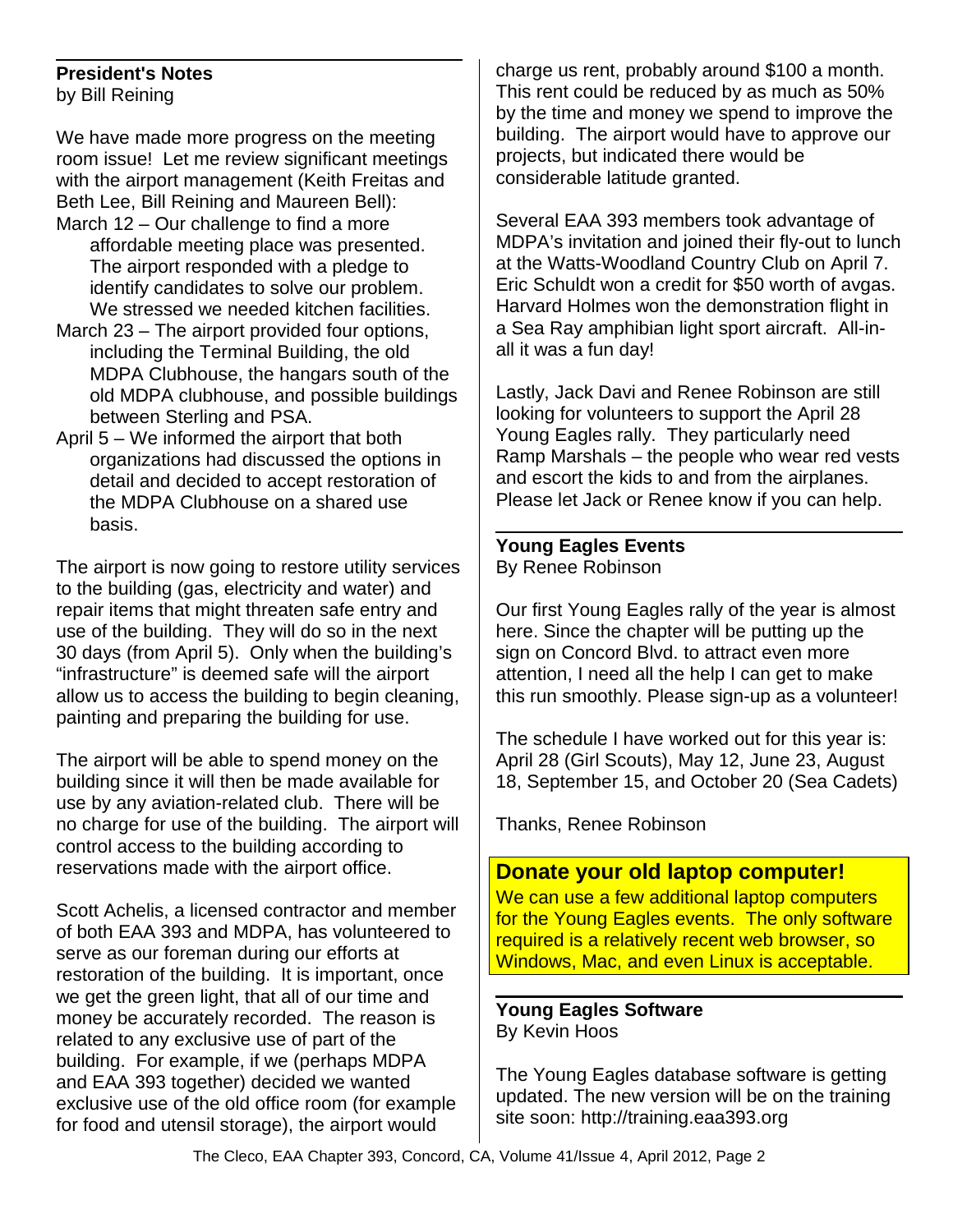#### **Dinner Menu**

By Rick Bourgeois

Dinner is served at 6:30pm – Donation is \$7:

- Roasted Chicken
- Mashed Potatoes
- Green Beans
- French Bread
- Green Salad
- Dessert
- Coffee and drinks (water & soda)

Let Rick know your suggestions for future meals.

# **April 4, 2012 Board Meeting Notes**

by Pete Mitchell

President Bill Reining called the meeting to order at 19:10.

Board Members Present: Bill Reining, Pete Mitchell, Bob Belshe, Kevin Hoos, Renee Robinson, Jack Davi, Rich Bourgeois, Tom Howard.

Absent: Tracy Peters, Vi Egli, and Bob Sinclair. Members at large: Harvard Holmes, Dick Sperling, Guy Jones, Scott Achelis and Maureen Bell (MDPA)

# **Treasurers Report – Bob Belshe**

The revised 501 c3 was mailed Friday March 30. Bob will be sending a check for \$300 to MDPA for the second quarter rent.

# **Young Eagles – Renee Robinson & Jack Davi**

YE supplies have been ordered from National for the April 28 date. The YE Banner is missing in action. Tracy will update it with the Rally Date & eligible ages. Jack is worried about times pilots will be available. We have 10 four-seat aircraft. The Tower, PSA, the County and Sterling need to be notified. The VariEze will not be ready. Rich Bourgeois will have hot dogs, lemonade & chips available for \$1 each. YE's fly & eat free.

**Clubhouse – Bill Reining and Maureen Bell**

MDPA, along with EAA 393, has voted to proceed with renovation of the old MDPA clubhouse. Bill and Maureen will meet with the airport to inform them of these decisions. [The meeting was held the next day. We were told that before either organization can begin work, the airport wants to ensure the basic building "infrastructure" is safe. They estimate this will take about 30 days. The County will restore utilities, check that basic water, electric and gas circuits are functioning, and repair the broken windows. At this point the roof appears to be OK, and the sewer probably needs repair. Once the clubs are allowed access, volunteers will be needed for cleanup, painting etc.]

### **Dinner Menu – Rick Bourgeois**

Roasted Chicken, Mashed Potatoes, Green Beans, French Bread, Green Salad, Dessert. Soda, Water & Coffee.

### **Speakers – Jack Davi**

April Speaker: Bill DeRouchey – Electronic Flight Instruments and ADS-B. May Speaker: Allan Brown – design of the F117.

# **Chapter Photographer – Tom Howard**

Tom will be uploading more photos to the website.

# **Tools – Tom Howard**

Tom has purchased a Snap-On BK 6000 Borescope, and is awaiting UPS delivery. Checkout and deposit procedures will be formulated.

### **Air Academy – Kevin Hoos**

Kevin will design a poster to advertise the Young Eagles Air Academy position.

#### **Golden West Homebuilt Competition June 10th**

Tracy was nominated as the point of contact.

# **Web Site – Renee Robinson**

The updated by-laws have been posted to the website: www.eaa393.org. Articles 7 and 17 were amended to agree with the recent changes in our Articles of Incorporation.

Meeting adjourned at 21:00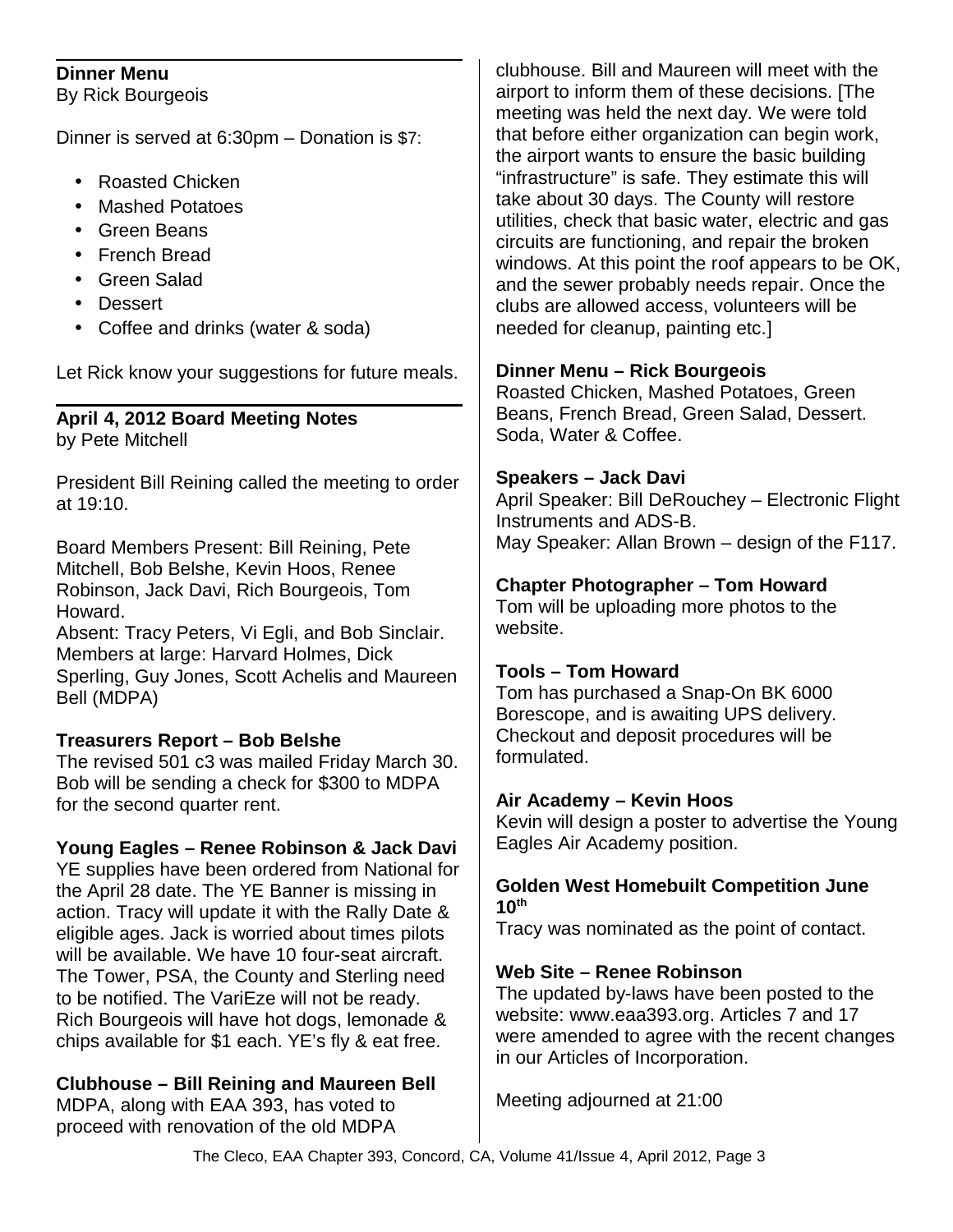#### **March 28, 2012 General Meeting Notes** by Pete Mitchell

Twenty members enjoyed Rick's dinner of Baked Ziti, Kernel Corn, Garlic Bread, Green salad, Chocolate Chip Cookies and Ice Cream. Twentyfour attended the General Meeting, including guest John Ambler.

The State of California has requested some minor changes to our Articles of Incorporation and By-laws. These changes had been approved at the last Board Meeting, and were unanimously approved by the membership during the General Meeting.

As the prospect of use of the old MDPA building continues, Tom Howard motioned and Jack Davi seconded, that 393 & MDPA pursue refurbishing the old clubhouse. The membership vote was unanimous.

Renee & Kevin have set up a website for anyone interested in how to use our Young Eagles software.

Please visit: http://training.eaa393.org

The data on that site is just for training. Please don't put actual personal data in there as the site is not protected.

The meeting was adjourned for a West Side Hanger tour of:

- Peter Degl'Innocenti's P-40 Replica
- Ernst Freitag's RV-10
- Bob Belshe's Arion Lightning
- Harvard Holmes Lancair IV and his project Lancair IVP

#### **Wednesday Fly-outs - Photos** By Tom Howard





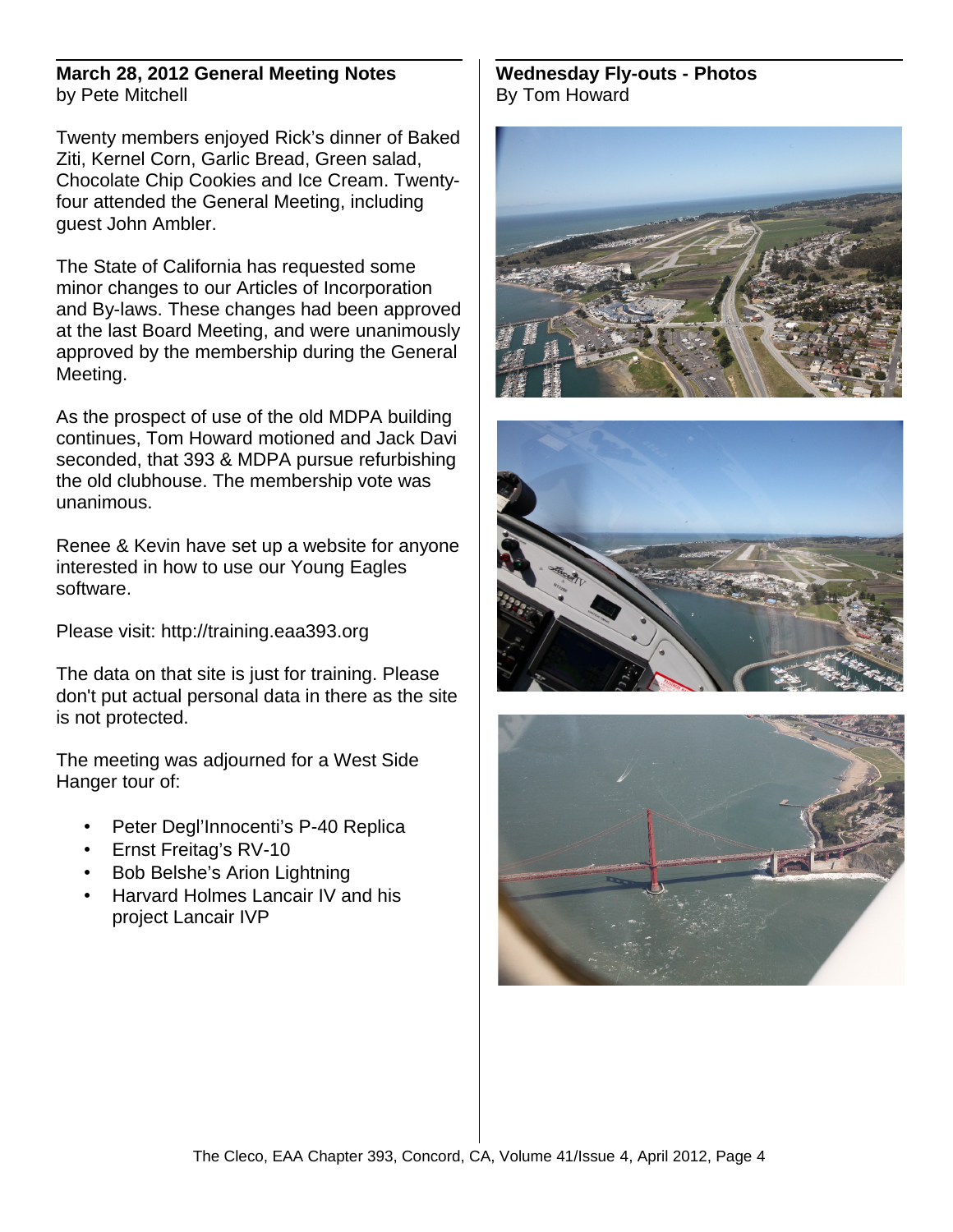#### **Wednesday Fly-outs - Information** By Harvard Holmes

To maintain our proficiency, a number of pilots get together on Wednesdays and fly somewhere for lunch. Many of the aircraft owners in the chapter participate. Passengers are always welcome. Not only is it a great way to see the Bay Area, it's also fun to see and ride in our members' aircraft. The email address is [WedFlyOut@eaa393.org](mailto:WedFlyOut@eaa393.org) You may contact Renee Robinson [webmaster@eaa393.org](mailto:webmaster@eaa393.org) to be added to or removed from this list.

Generally, someone who wants to go flying will send a suggestion to this list a day or two before. Those who can go will respond, and a destination gets selected. Recent destinations have included: Half Moon Bay, Petaluma, Santa Rosa, Ukiah, Boonville, Shelter Cove, Willows, Auburn, Sacramento, Lodi, Stockton, Merced, Watsonville and Salinas. If the weather is poor, a destination may be selected as late as Wednesday morning.

The most active pilots on this list are Harvard Holmes, Bill Reining, Bob Belshe, Ron Robinson, and Phil Jenkins. Pilots sometimes advertise that they have empty seats, but not always. Harvard Holmes and Bill Reining are most likely to have extra seats (4 seat aircraft). My advice is to contact a pilot in advance to make sure they have room and to get directions. Typically, you'd get to the airport by 11:30am and return by 3:30pm.

#### **FOR SALE: 1962 Comanche 250,**

Cherry condition, fully loaded, new paint, new annual, always hangared. Call Keith Martz for details and avionics. Available for viewing any day, by appointment, at Buchanan Field. Call Keith Martz, 925-933-1424 (Home) or 925-818- 7235 (Cell).

### **Thanks to our Donors and Sponsors**



**2693 Clayton Road, Concord Ca.94519 925 689 7220 or 676 5800**

www.alpinepastry.com

**The Experimental Aircraft Association Chapter 393 of Concord, CA** P.O. Box 6524, Concord, CA 94524-1524 <http://www.eaa393.org/>Email: [nle@eaa393.org](mailto:nle@eaa393.org)

Officers/Appointees for 2011-2012

President: Bill Reining [pres@eaa393.org](mailto:pres@eaa393.org) 510 479 7260

Vice President: Tracy Peters [veep@eaa393.org](mailto:veep@eaa393.org) 925 676 2114

Secretary **Pete Mitchell** [secty@eaa393.org](mailto:secty@eaa393.org) 925 586 6491

Treasurer Bob Belshe [treas@eaa393.org](mailto:treas@eaa393.org) 925 376 7677

Newsletter Editor **Kevin Hoos** 

Tech. Counselor **Rick Lambert** [tc@eaa393.org](mailto:tc@eaa393.org) 925 323 0041

Tech. Counselor Bob Sinclair [N320sierra@gmail.com](mailto:N320sierra@gmail.com) 925.935.7465

Young Eagles Renee Robinson [yec@eaa393.org](mailto:yec@eaa393.org) 510-828-1734

[nle@eaa393.org](mailto:nle@eaa393.org)

Young Eagles **Jack Davi** [johndavi1302@comcast.net](mailto:johndavi1302@comcast.net) 925 705-7771

Dinner Coordinator Rick Bourgeois [RicFlyer@Comcast.net](mailto:RicFlyer@Comcast.net) 925 432 9076

Photographer Tom Howard [photog@eaa393.org](mailto:photog@eaa393.org) 925 933 6015

Webmaster Renee Robinson [webmaster@eaa393.org](mailto:webmaster@eaa393.org) 510 828 1734